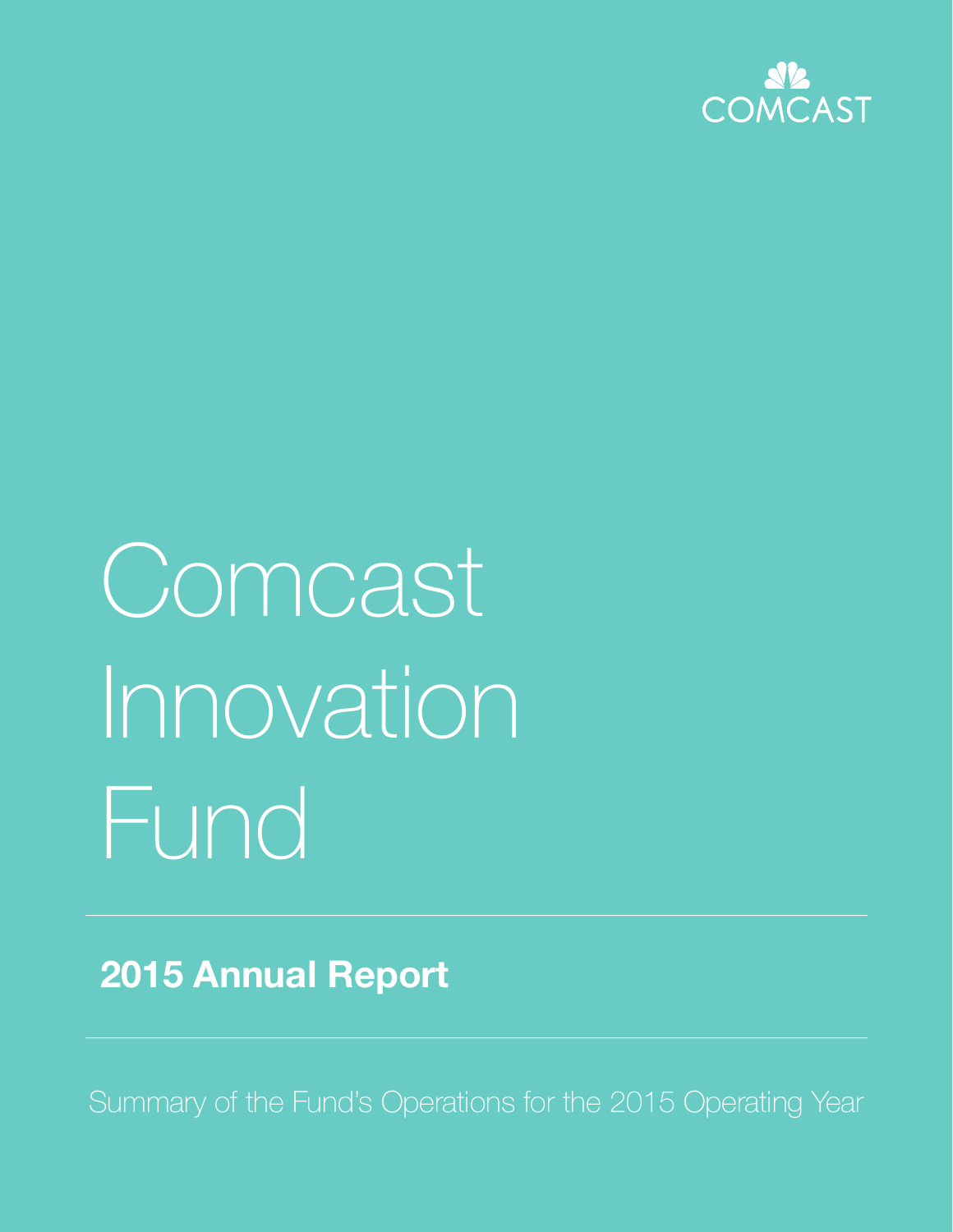**Comcast** Innovation Fund At a Glance: 2015 Executive **Summary** 

# **Background**

Comcast created the Comcast Innovation Fund to identify and support important research that has the potential to advance broadband, the Internet and the global open-source community. The fund (formerly the Tech R&D Fund) was established as a resource for researchers working on smaller and mid-sized technology projects that may not qualify for larger national grant programs.

Grants range from \$3,000 for smaller projects, up to more than \$100,000 for medium-term research efforts. A cross-functional team of technology and business leaders within Comcast reviews grant applications and directs funding where it is most needed, and can have the greatest impact. The fund was backed by a million-dollar commitment from several groups within Comcast in 2014 and 2015, and that level has been renewed for 2016.

Comcast recently concluded the third full year of the grant program, during which it disbursed virtually the entire annual fund across a range of deserving applicants. Combined, the fund issued grants to 22 applicants in four countries.

# Objectives and Key Criteria

The fund was created to advance the Internet and open-source technology, so we look for research projects that move technology forward by tackling difficult problems or pioneering new approaches. Particular weight is given to projects that:

- *Address critical cyber security threats*
- *Advance the deployment and adoption of IPv6*
- 

# Approach

The fund offers three types of grant:

- **General Research Grants** *(14 of 22 grants in 2015)* – These unrestricted grants are given to support researchers and at colleges and universities. They are geared toward supporting research in a range of fields relevant to the Internet and online communication.
- **Open Source Development Grants**

*(8 of 22 grants in 2015)* – Comcast is an active and engaged participant in the global open source community. These grants are intended to support the creation and advancement of important open source projects, including those that may not have immediate business value, but which carry the potential for important technological development.

• **Targeted Research Grants** (0 of 22 grants in 2015) – Targeted research grants are set aside for research projects that may be suggested by Comcast, but which require specialized technological or academic expertise. Applicants for these grants may be organizations, academic institutions, or individuals.

# 2015 Highlights

Projects supported by fund in 2015 included:

- The **United States Telecommunications Training Institute's (USTTI)** work to provide free information and communications technology (ICT) training to technology leaders in the developing world. Funding supported training for ten officials from Botswana, the Democratic Republic of Congo, Ecuador, Ethiopia, Sri Lanka, Ghana, Tanzania, Benin, Senegal, and St. Vincent and the Grenadines.
- The **French Institute for Research in Computer Science and Automation's (INRIA)** research into advanced trouble-shooting tools for home networks.
- *Create or advance important open-source projects* **bully Domain Name System (DNS) activity.** • **Georgia Tech's** work to develop better firewall tools to help users spot and avoid malicious Domain Name System (DNS) activity.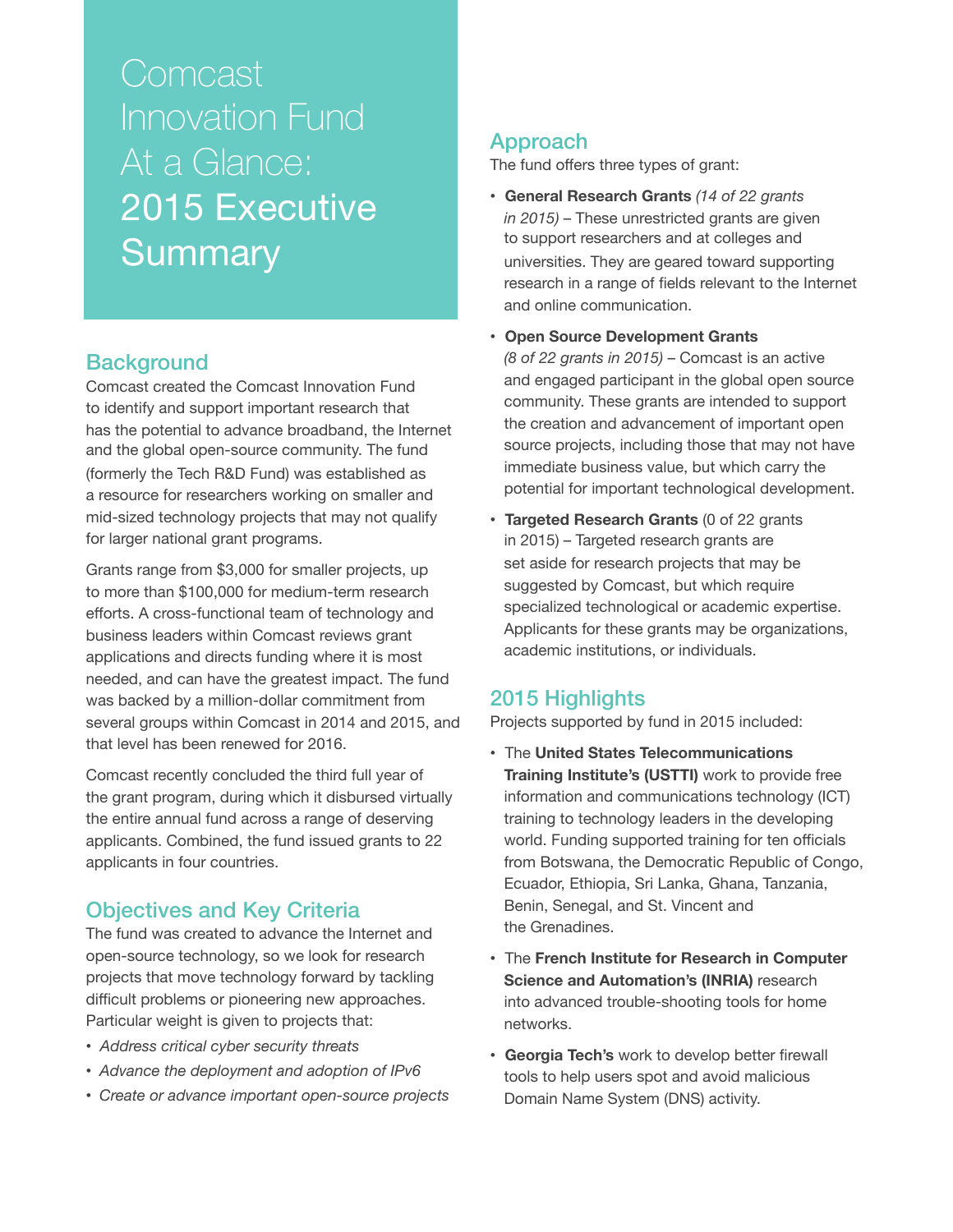# Looking Forward

The grant process for the 2016 funding year has begun, and Comcast continuously reviews applications to identify new, worthy projects. For more details, or to apply visit innovationfund.comcast.com.

# Grant Categories

#### **1: GENERAL RESEARCH GRANTS**

A General Research Grant provides an unrestricted award of funds to support researchers at colleges and universities. These grants are focused on supporting excellent technical research in a wide variety of fields that are relevant to the broadband industry. In general, applicants are encouraged to consider grants that may have a cooperative focus, whereby researchers can be matched with a Comcast engineering liaison that will be involved with the research

#### **2: TARGETED RESEARCH GRANTS**

While many Targeted Research Grant ideas may be suggested or generated by our internal teams, we may also fund specific research suggested by submitters that is also of interest to Comcast or to the Internet and broadband industries. In contrast to General Research Grants, Targeted Research Grants are more narrowly tailored and typically study more specific issues. Applicants are encouraged to consider grants that may have a cooperative focus, whereby researchers can be matched with a Comcast engineering liaison that will be involved with the research. Applicants for these grants may be organizations, academic institutions, or individuals.

#### **3: TARGETED OPEN SOURCE DEVELOPMENT GRANTS**

Targeted Open Source Development Grants are intended to fund new or continued development of open source software in areas of interest to Comcast or of benefit to the Internet and broadband industries. This can fund a range of development, from adding specific features to an existing open source project, to general support of an open source project in which we are interested. Applicants for these grants may be organizations, academic institutions, or individuals.

# Grants Made by Geography

 $USA - 19$ France – 1 Switzerland – 1 Australia – 1

# Individual Grant Details and Progress Reports

## **Columbia University**

*Grant Type: General Research*

#### **Internet Privacy Research**

Description: The research is focused around developing a comprehensive understanding of the emergence of cross-device tracking on the Internet. The research will focus on what information is collected across devices, how those collection activities take place, and how that data is correlated relative to specific Internet users. The project will work toward publishing a research study with recommendations for addressing issues related to cross-device tracking.

#### **Status / Outcome: Work In Progress**

# **Drexel GIGIE**

*Grant Type: General Research*

#### **Evolving Content Naming Processes**

Description: The project focuses on the evaluation of content naming schemes, with a focus on creating more robust, scalable and searchable digital libraries. Researchers are exploring how such naming schemes can be applied to current Internet naming and address standards and infrastructure protocols. The project seeks to produce a recommendation for how specific protocol standards would be extended so as to accommodate the recommended naming schema and mapping.

#### **Status / Outcome: Work In Progress**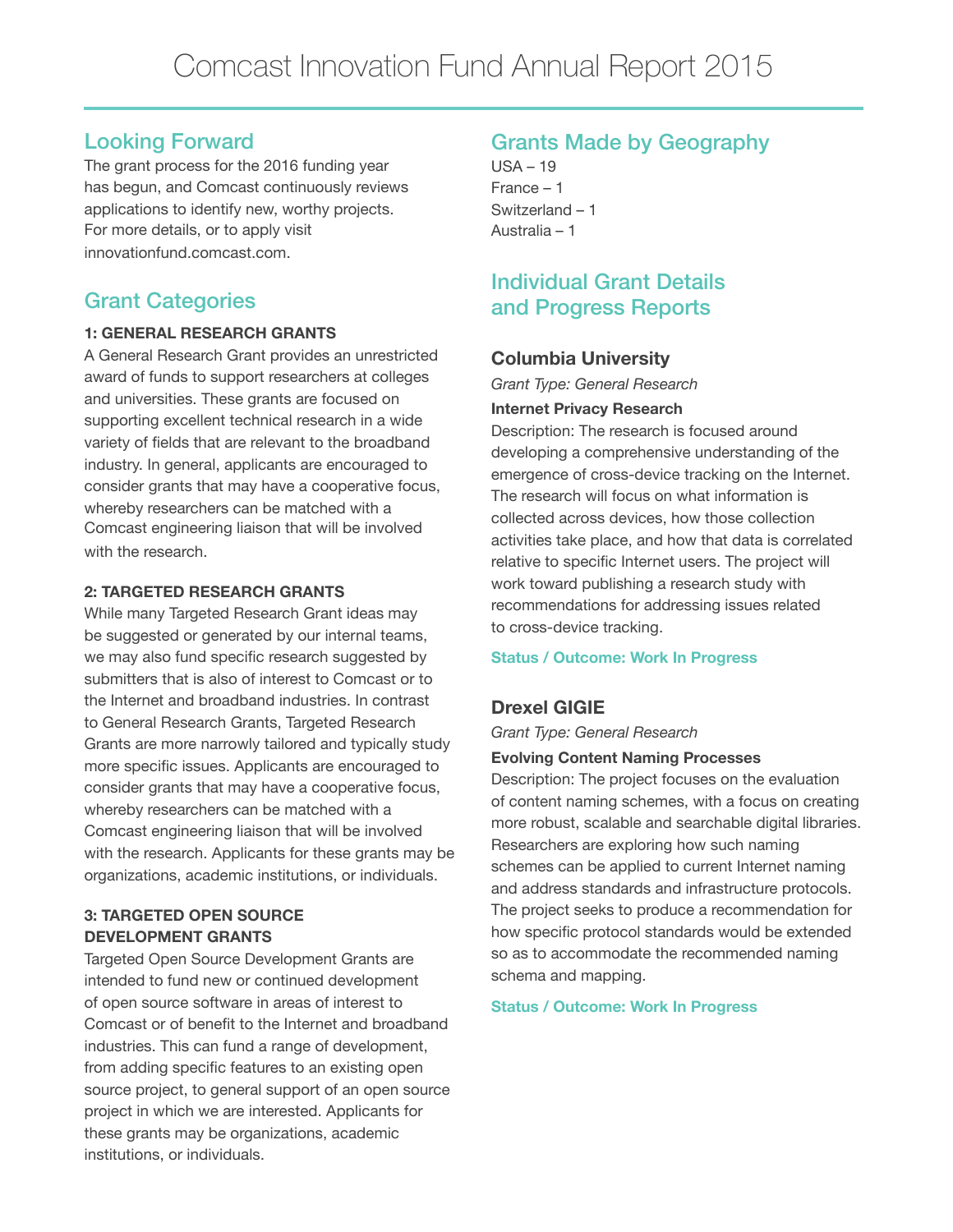# **Drexel Quality of Experience**

*Grant Type: General Research* 

#### **Internet Quality of Experience Research**

Description: This project focuses on developing algorithms that relate network Quality of Service (QoS) metrics to customer perceived Quality of Experience (pQoE) metrics using empirical data. Researchers plan to develop the pQoE function using a machine learning (ML) technique known as online passive-aggressive learning model. With online passive-aggressive learning, the learner can increase its accuracy with data introduced in an online fashion. The project team has developed the algorithm and started to build an experimental testbed for collecting data that will be used to train the learning algorithm.

#### **Status / Outcome: Work In progress**

## **Drexel University**

*Grant Type: General Research* 

#### **IPv6 Programmable Routing**

Description: The research explores an emerging technology called Source Packet Routing in Network (SPRING) that incorporates the programmability component of software-defined-networking in network routing. The technology makes use of the enhanced capabilities of the IPv6 addressing space to support programmable routing approaches. Drexel has developed implementations of the technology on the open-source Apache Traffic Server.

#### **Status / Outcome: Work In progress**

# **French Institute for Research in Computer Science and Automation (INRIA)**

#### *Grant Type: General Research*

**Home Networking Troubleshooting Research** Description: The project aims to develop an easyto-use home-network troubleshooting tool that can reliably identify performance and functionality shortcomings rooted in the home and propose ways to fix them. The approach builds upon recent work

by INRIA on a network measurement platform for the browser (called Fathom). Researchers intend to develop methods for collaborative troubleshooting where several instances of the tool within a single home and the home router can share measurement data to identify problems and recommend fixes.

#### **Status / Outcome: Work In Progress**

# **French Institute for Research in Computer Science and Automation (INRIA)**

#### *Grant Type: General Research*

**Home Networking Troubleshooting Research** Description: The project aims to develop an easyto-use home-network troubleshooting tool that can reliably identify performance and functionality shortcomings rooted in the home and propose ways to fix them. The approach builds upon recent work by INRIA on a network measurement platform for the browser (called Fathom). Researchers intend to develop methods for collaborative troubleshooting where several instances of the tool within a single home and the home router can share measurement data to identify problems and recommend fixes.

#### **Status / Outcome: Work In Progress**

# **George Washington University**

*Grant Type: Open Source Development*

#### **Maestro High Performance Data Center Applications Project**

Description: The Maestro project is focused on exploring high-performance applications in the data center environment. Researchers approach looks at both memory and input/output as critical resources that must be appropriately managed in order to deliver maximum application performance, especially in multi-tenant environments such as large private clouds.

#### **Status / Outcome: Work In Progress**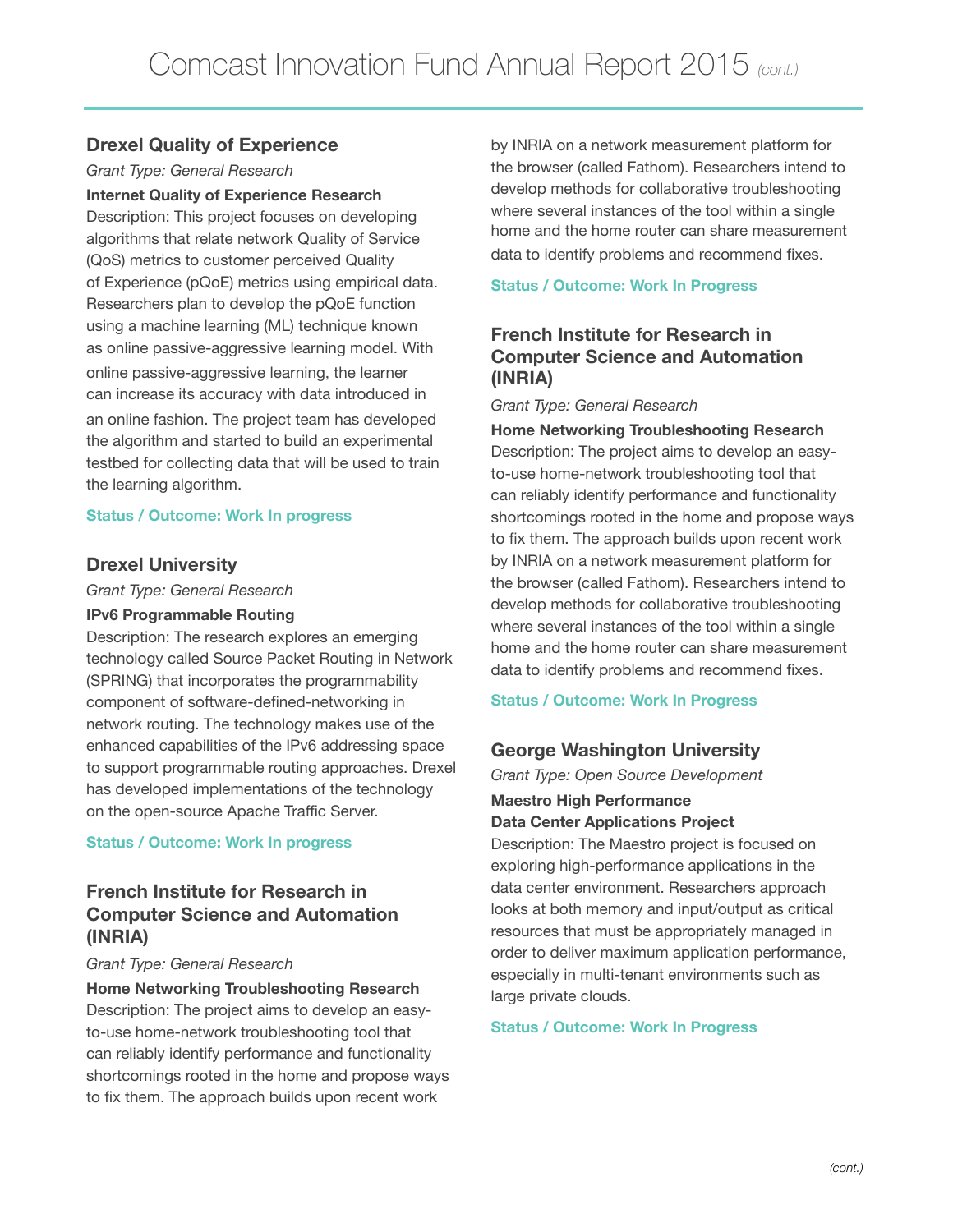# **Georgia Institute of Technology**

*Grant Type: General Research*

**Netrisk Anti-Malware and Abuse Project** Description: Netrisk is a startup within the Georgia Institute of Technology focused on Internet-based analysis of threats, malware, and abuse at the network edge. Funding supports Netrisk's work to map the affinities between devices, domain names, flow and Internet-events, using novel tensor analysis techniques. This technology permits network operators to inventory the devices at customer premises, perform a network-scale census of Internet-of-Things (IoT) devices, and even identify browser configurations, plugins, and general home network health.

#### **Status / Outcome: Work In Progress**

#### **Georgia Institute of Technology**

*Grant Type: Open Source Development*

#### **DNS Security and Notification**

Description: The DNSPath project is focused on addressing issues related Domain Name System security, by creating tools and procedures that can alert users if they are using malicious DNS resolvers. The work was inspired by a DNS Changer Working Group (DCWG) project, and by the need to give users better tools to check their DNS settings. The project seeks to establish tools that allow firewalls to identify unwanted connections and infections.

#### **Status / Outcome: Work In Progress**

## **Georgia Tech and UC Davis**

*Grant Type: General Research*

#### **Study on Internet Bandwidth and Socioeconomic Development**

Description: Researchers are conducting a study into the differential effects of Internet bandwidth capacity on different aspects of socio-economic development. The study employs a unique database on bandwidth capacity within and among countries (in kbps) that combines the number of subscriptions of phone and internet with their respective bandwidth capacity (upload and download). The panel spans three decades (1986 – 2014) and includes 172

countries, corresponding to 96 % of the world's population and 99 % of the world's income. The study tests for impact beyond economic growth and tests for social impacts on crucial areas for development, like research activity, education, employment, health, cultural production, and political participation, etc.

#### **Status / Outcome: Work In Progress**

# **Sarthak Grover Ph.D. – Princeton University**

*Grant Type: General Research*

**IOT Fingerprinting and Speed/Usage Research** Description: The fund supported two separate areas of professor Grover's research:

- An examination of how increased Internet speeds impact Internet usage trends; and
- A study on the security of Internet of things devices, as well as an investigation into the potential for IoT "fingerprinting".

#### **Status / Outcome: Work In Progress**

# **Oleg Kalnichevski**

*Grant Type: Open Source Development* 

#### **HTTP 2.0 Transport for Apache**

Description: Apache HTTP Client is one of the more popular HTTP agents available for Oracle Java and Google Android platforms. It has an established user base and is widely used by open source as well as commercial applications. This project aims to develop transport components conditionally compliant with the HTTP/2 specification and to enable Apache HttpClient to transmit messages in a multiplexing mode using HTTP/2 protocol while retaining full backward compatibility with HTTP/1.1. While the HTTP/1.1 remains the most widely used protocol for Web, the next major revision of the protocol, HTTP/2, is expected to grow in both popularity and adoption and ultimately render HTTP/1.1 obsolete. HTTP/2 addresses many known shortcomings of the previous versions of the protocol and is expected to be more resource efficient, compact and secure.

#### **Status / Outcome: Work in progress**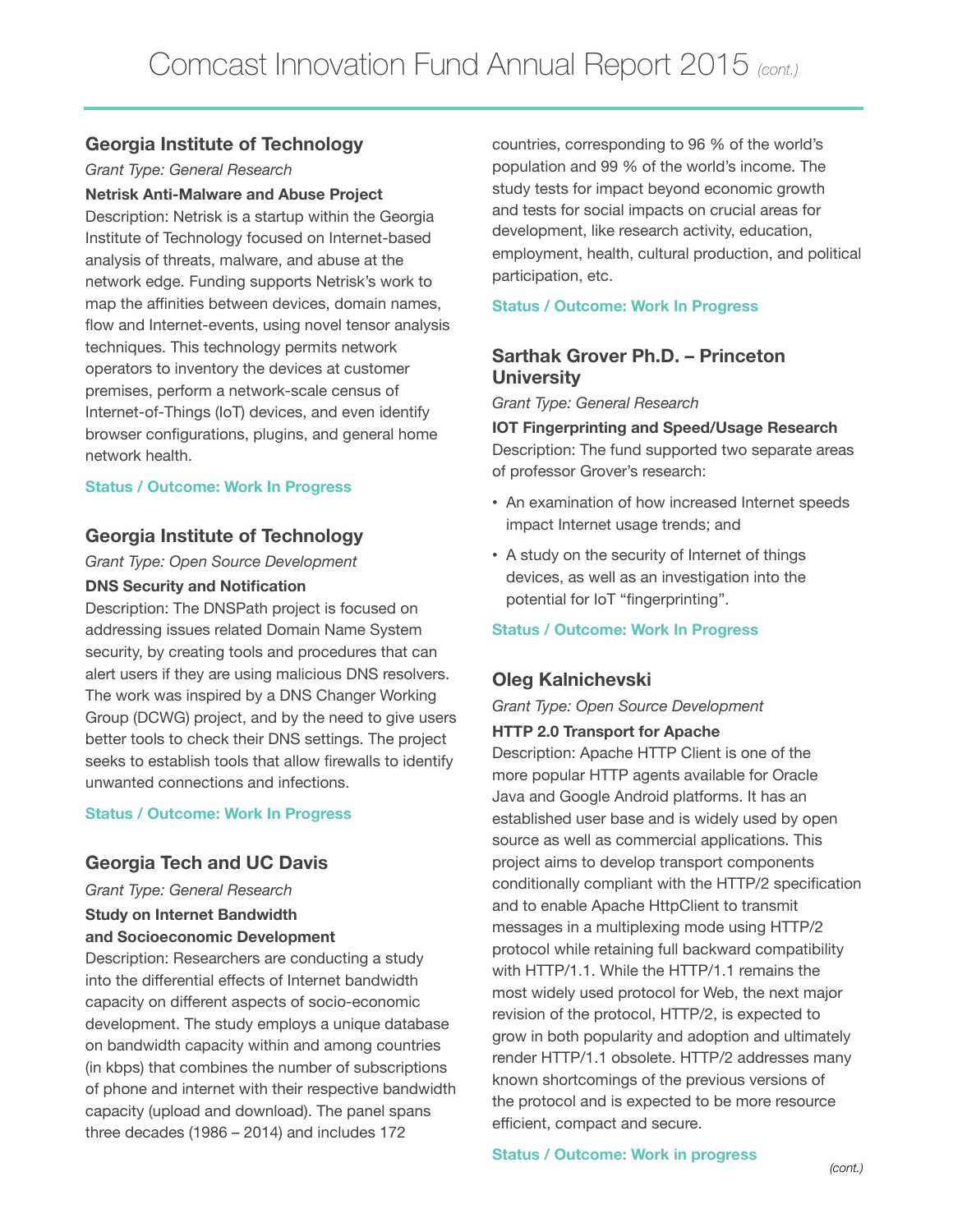# **Messaging, Malware and Mobile Anti Abuse Working Group**

*Grant Type: General Research*

#### **IGF Participation**

Description: This grant supported Messaging Malware and Mobile and Anti-Abuse Working Group (MAAWG) attendance at the Internet Governance Forum in Brazil, where they worked to support IGF work on spam.

#### **Status / Outcome: Completed**

#### **New America Foundation**

*Grant Type: General Research*

**Wireless Spectrum and Wifi Connectivity** Description: The Wireless Future Project, part of New America Foundation's Open Technology Institute, sought funding to develop and publish a report on the regulatory considerations and public interest benefits of opening the 5850-5925 MHz ITS band for shared, unlicensed use. NAF's Wireless Future Project is the think tank arm of a coalition of national consumer, media reform, civil rights and other groups that have advocated for expanded access to unlicensed spectrum and Wi-Fi connectivity for more than a decade. The Report's working title is *The 5 GHz ITS Band: From Spectrum Silos to Broadband Abundance*. The principal author is Michael Calabrese, director of the Wireless Future Project. Calabrese has served since 2009 on the Department of Commerce Spectrum Management Advisory Committee (CSMAC) and was a co-author of the seminal 2012 PCAST report on federal band spectrum sharing.

#### **Status / Outcome: Completed**

## **Progressive Policy Institute**

*Grant Type: General Research*

#### **Economic Map of the Internet**

Description: The Progressive Policy Institute proposed a project to create an economic "map" of the Internet, examining linkages and value exchange between various industries and network participants. The Map project will draw from U.S. Bureau of Economic Analysis statistics, and examine both existing linkages and areas where better data would help to deepen understanding of the Internet economy.

#### **Status / Outcome: Work In progress**

# **SAIS John Hopkins**

*Grant Type: General Research* 

#### **Support for Digital Economy Roundtables**

Description: The innovation fund provided support for the SAIS Center on Transatlantic Relations, a university think tank affiliated with Johns Hopkins University's School of Advanced International Studies (SAIS). The Center plays host to events that bring together policy and opinion leaders from the United States and Europe to examine issues related to the transatlantic digital economy.

#### **Status / Outcome: Work In Progress**

## **Stony Brook University, NY**

*Grant Type: General Research* 

#### **Detecting Man-in-the-Middle Attacks**

Description: Stony Brook University sought to develop and test a better approach for detecting and identifying Internet-based traffic interception (man-in-the-middle) attacks. Specifically, the research seeks to devise a methodology for detecting traffic interception attacks, correlate data related to such attacks from diverse sources in order to yield accurate detection and measurement, and validate those methods through collaboration with relevant technical communities.

#### **Status / Outcome: Work In Progress**

#### **Swinburne University**

*Grant Type: Open Source Development*

#### **Active Queue Management Project**

Description: The project aims to develop a modern, open-source implementation of active queue management (AQM) that could be used to address bottlenecks in routers, switches and other pieces of network equipment that experience those issues. The project is focusing on the open-source FreeBSD operating system.

# **Status / Outcome: Work In Progress** *(cont.)*